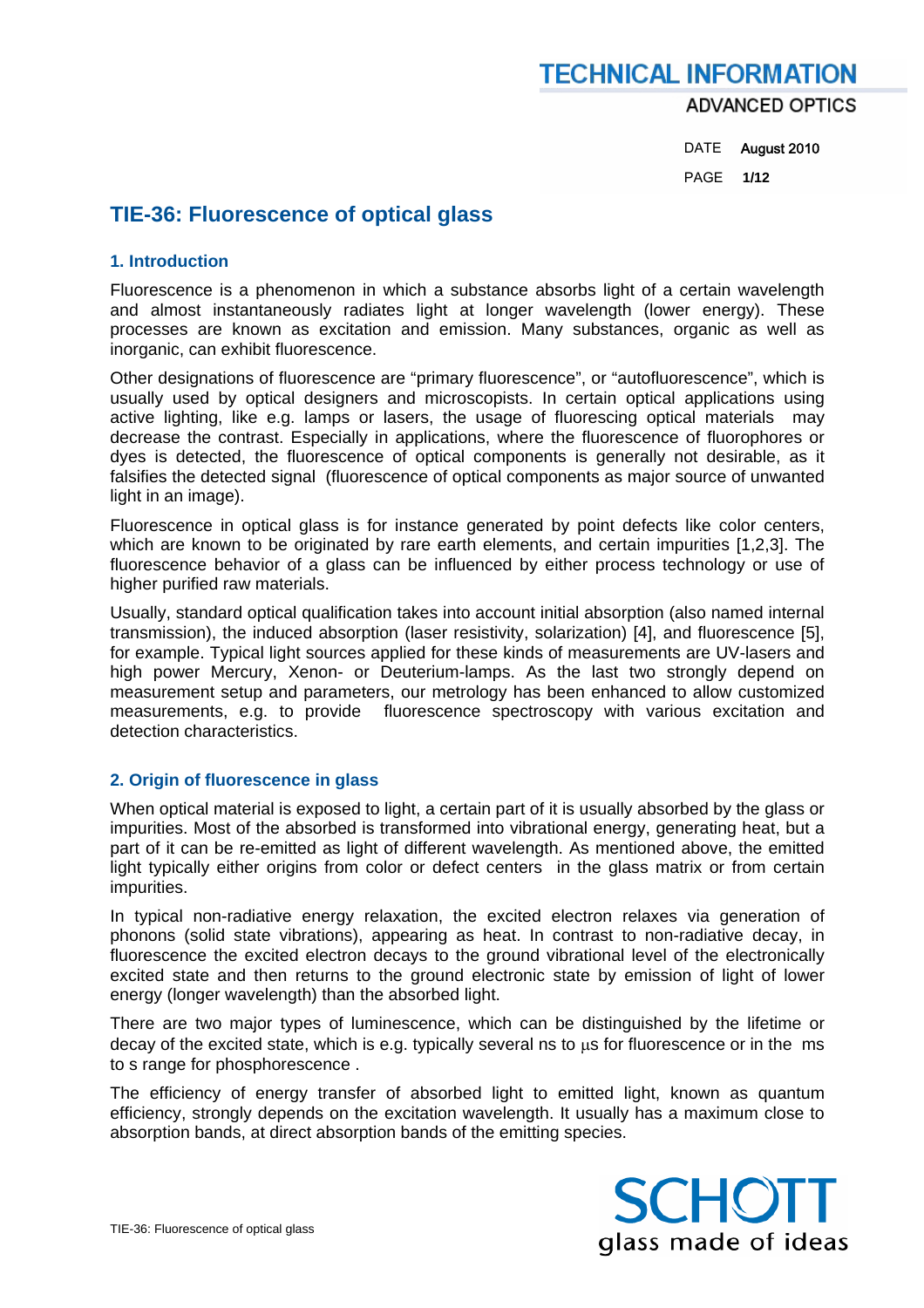**ADVANCED OPTICS** 

DATE August 2010 PAGE **2/12** 

In case of glass, e.g. the observed UV excited fluorescence correlates strongly with the content of UV absorbing ions in the material like rare earth elements, Iron, Zinc or Vanadium [6].

There are two independent origins of fluorescence:

The so-called elementary fluorescence displays the optical absorption and emission of impurity ions, e.g. rare earth elements and lead  $Pb^{2+}$ . These elements absorb and emit nearly independent from the glass matrix.

Optical transitions from the ns<sup>2</sup>-levels (n=1,2,3,..), related to structural units of the glass matrix, like e.g. SbO<sub>3</sub>, AsO<sub>3</sub> or ZnO, behave in a different way. Here the glass matrix and the processing (oxidation and reduction) have a strong influence on the absorption and emission characteristics.

#### **3. Methods of Characterization**

The typical measurement procedure at SCHOTT is shown in figure 1: For excitation a 450 Watt Osram type lamp delivers a broad band radiation spectrum from 200 to 1500 nm with maximum intensity between 250 and 650 nm. The same wavelength range is mainly used for excitation in typical fluorescence applications. For excitation, typically a narrow part of this wavelength range is selected and guided to the sample box by a double monochromator system. The monochromator further enables a high noise reduction and thus a signal to noise ratio better than 4000. The spectral linewidth of the excitation is 5nm FWHM (full width half maximum). The modular setup of this equipment allows an easy change of the excitation source. On request, excitation via LED lamp is possible having typical linewidths of 20-30 nm FWHM.



**Figure 1:** Setup of the fluorescence spectrometer Jobin Yvon Fluorolog 3. The arrangement allows flexibility in geometry and excitation source. Due to the double monochromator concept no filters are required

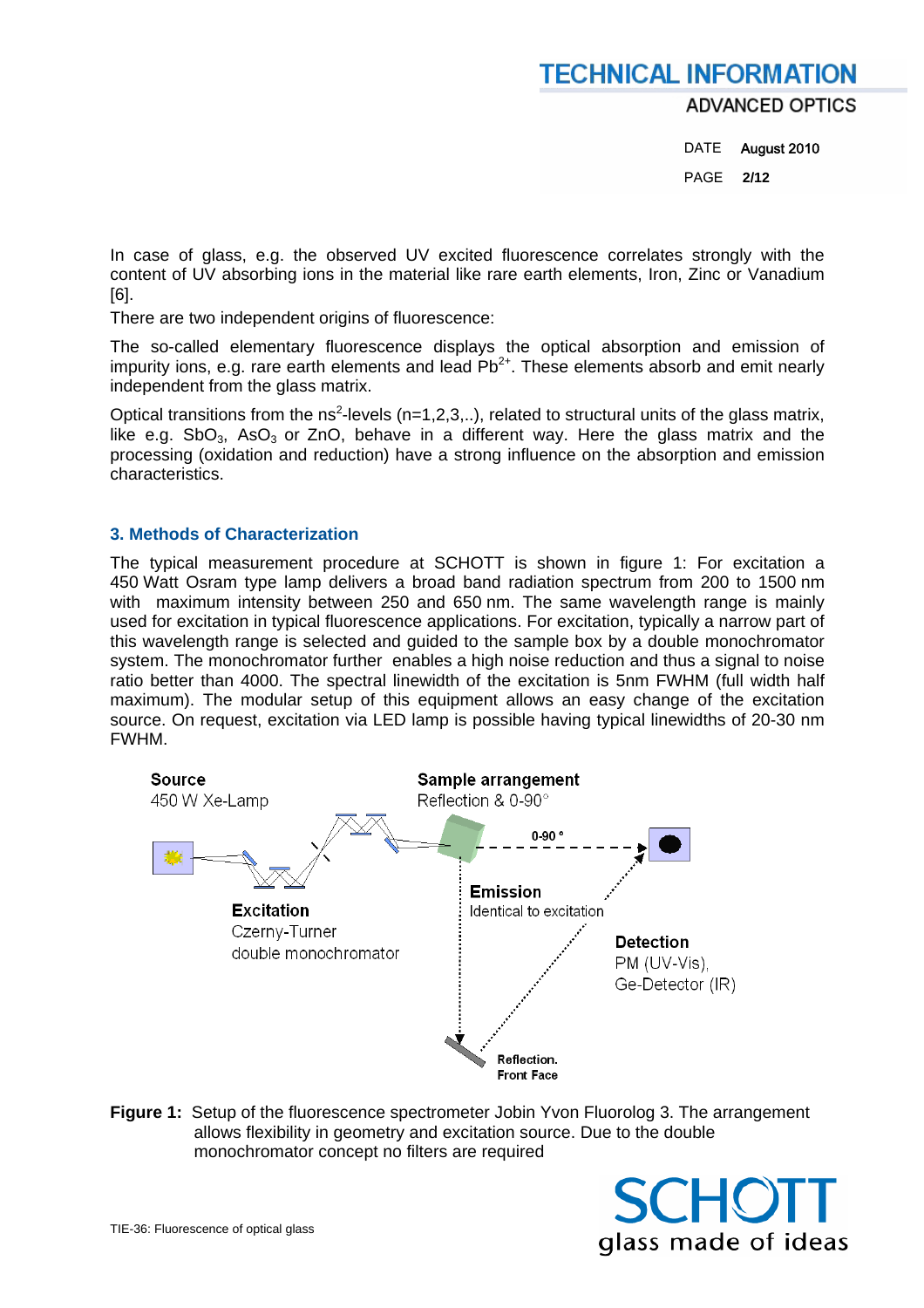**ADVANCED OPTICS** 

DATE August 2010 PAGE **3/12** 

For emission detection, one can chose between UV/VIS and IR-channel. At SCHOTT, the typical spectral range for fluorescence emission is 300 nm to 850 nm. For UV/VIS detection a photo multiplier is used, whereas the IR-detection is based on a germanium detector. Alternatively, pulsed excitation and a corresponding detection are also possible.

The detection efficiency not only depends on the excitation, but also on the proper choice of sample geometry as well as cut-off filter settings. The latter are required to cut off the excitation wavelengths.

#### **4. Accuracy of method**

For quantitative measurements the grating efficiency has to be evaluated using different types of calibrated standards from Starna (Starna Company (Essex, UK) and BAM (Bundesanstalt für Materialforschung und -prüfung [Berlin, Germany]). The grating consists of 1200 lines/mm and has its maximum reflection efficiency at 420 nm due to blazing of the grooves (fig. 2). For further measurements the spectrometer software allows us to correct the original spectrum with a flat line spectrum simultaneously. One has to consider that the numerical correction is most accurate in the range of the maximum sensitivity and decreases with the loss in sensitivity. The sensitivity range defines the detectable wavelength range. This means that emission between 300 and ~850 nm can be investigated.



**Figure 2:** Efficiency for 1200 lines/nm grating and the PM detector. The maximum efficiency is observed for appr. 420 nm.

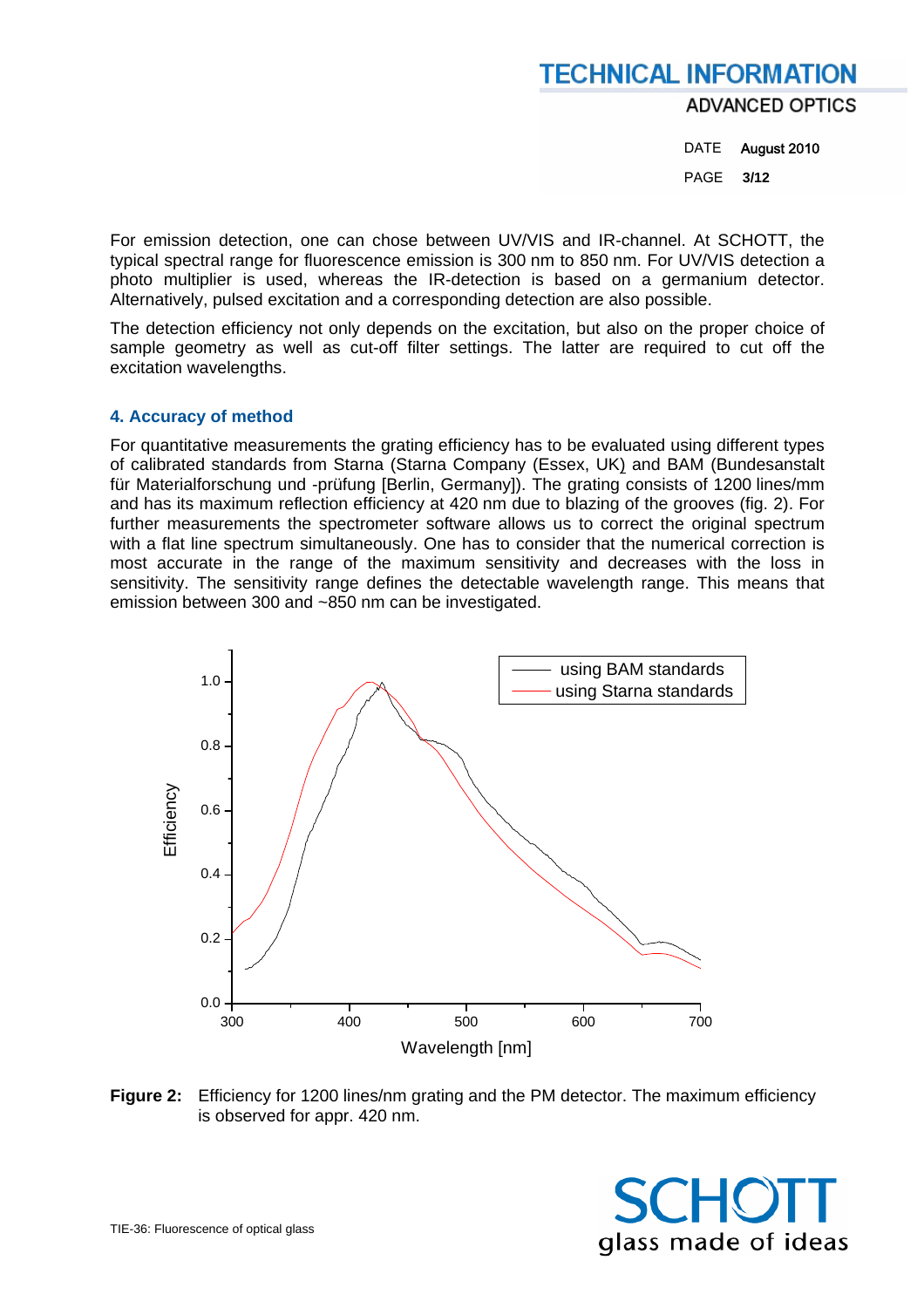**ADVANCED OPTICS** 

DATE August 2010 PAGE **4/12** 

With this setup emission spectra, as well as excitation spectra can be obtained. The emission spectra are recorded by keeping the excitation wavelength constant and decting the spectrally resolved fluorescence signal. In contrast, for excitation spectra the detected emission wavelength is kept constant but the excitation wavelength spectrally tuned.

For wavelength calibration and determination of the wavelength accuracy, e.g. emission, excitation and absorption spectra of certain doped samples, exhibiting narrow band absorption or emission can be used. In figure 3 these spectra are visualized for a  $CaF<sub>2</sub>$  crystal doped with 485 ppm TmF3**.** Doped CaF2 is used because it exhibits a higher light yield compared to optical glass and can therefore be used even for less sensitive fluorescence spectrometers.



**Figure 3:** Absorption, excitation and emission spectra of TmF<sub>3</sub> doped CaF<sub>2</sub>.

The results of our measurements have been compared with theoretical and analytical data from literature [1-4,6]:

In this example, the peaks of absorption (or transmittance) and excitation spectra are exactly at the same spectral position, proving that the observed absorption bands are responsible for the fluorescence at 345nm or 450nm. Therefore the consistency of absorption and excitation spectrum becomes visible. The emission peaks at 350 and 450 nm are situated at the same position as expected from the literature and known from optical glass when excited with 250 and 350 nm respectively.

The accuracy of the spectrometer has been evaluated using certified standards. In figure 4 the emission spectra of Quinine Sulphate certified by NIST is shown. We observed accuracy better than five percent for the FLUOROLOG 3 spectrometer.

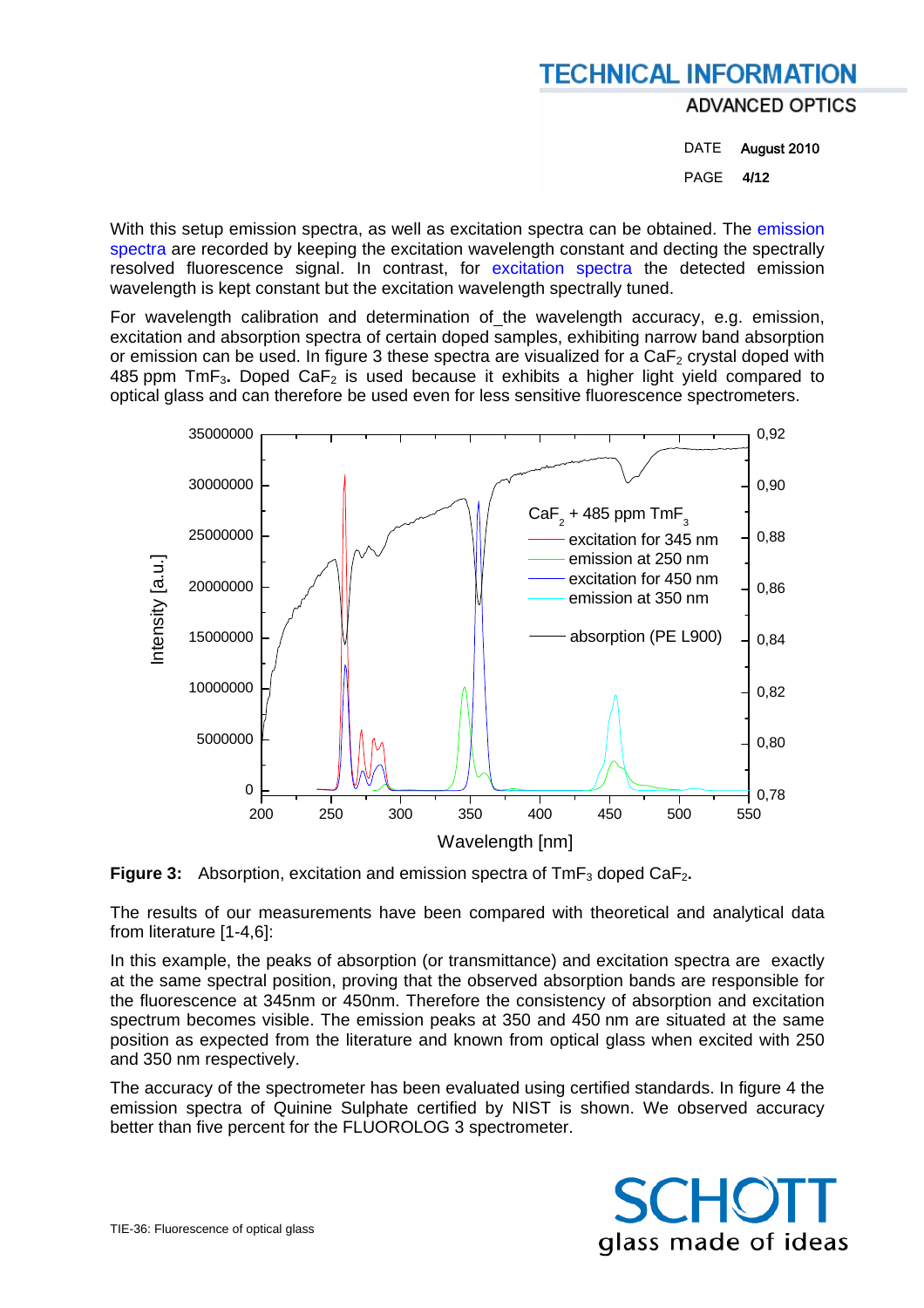**ADVANCED OPTICS** 

DATE August 2010

PAGE **5/12** 





#### **5. Fluorescence results for optical glass**

#### **5.1 UV excited fluorescence @365 nm**

To classify optical glasses regarding fluorescence, emission spectra of samples excited by the mercury excitation line at 365 nm have been investigated. The results are shown in figure 5a for different glasses using identical setup parameters (slit widths, integration time, detection regime). The emission spectra have typical maxima at e.g. 435 and 525 nm depending on the material composition of each glass type. The differences in features for N-type glasses are arising by the elimination of PbO and  $As_2O_3$ , which is substituted by  $Sb_2O_3$ , or ZnO as reported in [3,4,6].

The most common method to compare the fluorescence of different optical glasses is to integrate the spectrum of each glass and compare the results with a reference glass.

For many N-type glasses, the typical values as evaluated from emission curves in figure 5– shown in figure 5b – are ranging from 1 to 5 percent using the PbO containing glass SF1 as standard.

In principle, characteristic fluorescence data were calculated by integrating intensity values of the measured spectrum between 400 nm and 700 nm first. The obtained result is divided by a reference value (SF1 or SF6), which was calculated in the same way.

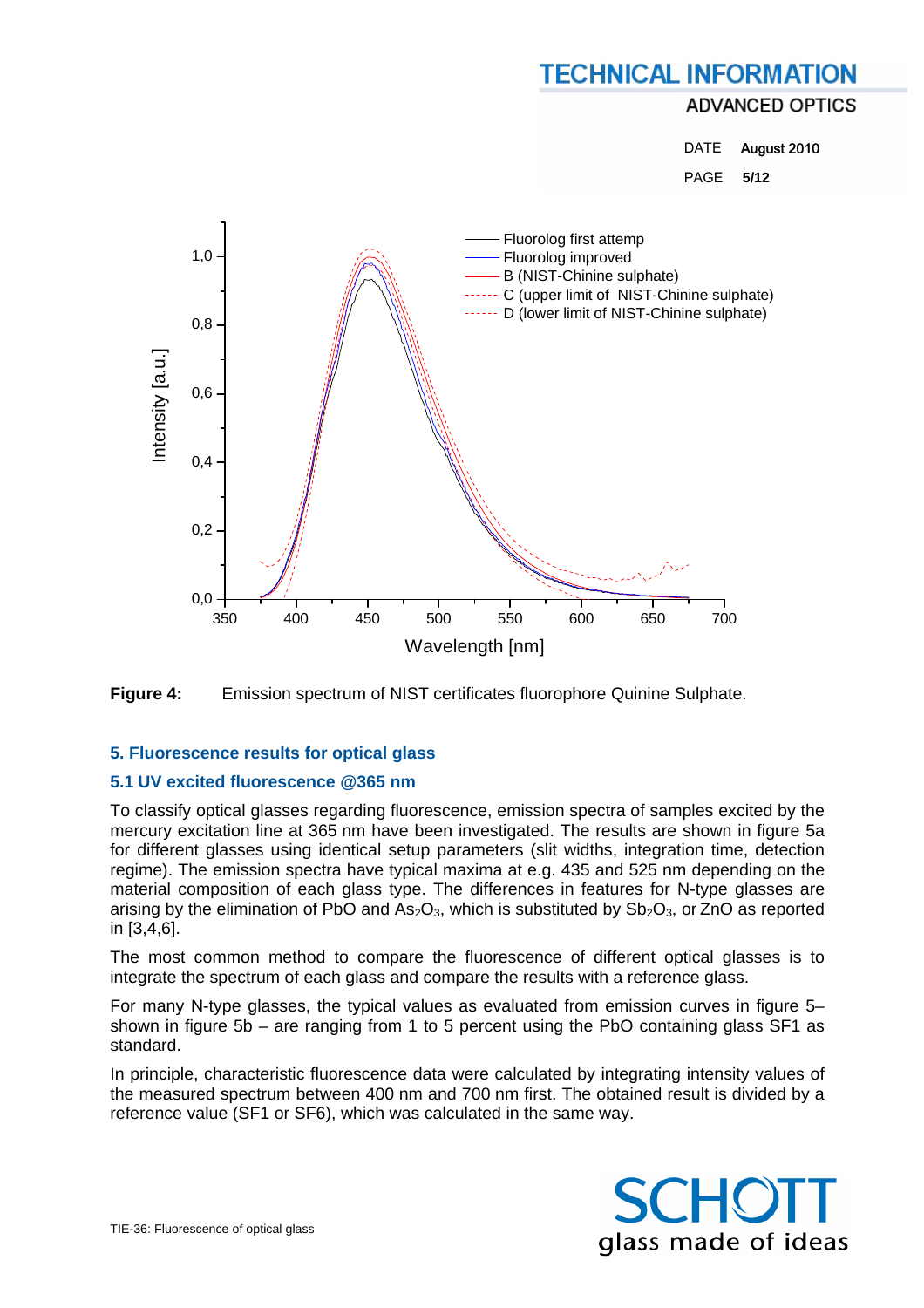### **TECHNICAL INFORMATION ADVANCED OPTICS**

DATE August 2010 PAGE **6/12** 



**Figure 5a:** Emission spectra of low fluorescent optical glasses using 365 nm excitation wavelength and a cut off filter (KV 418)

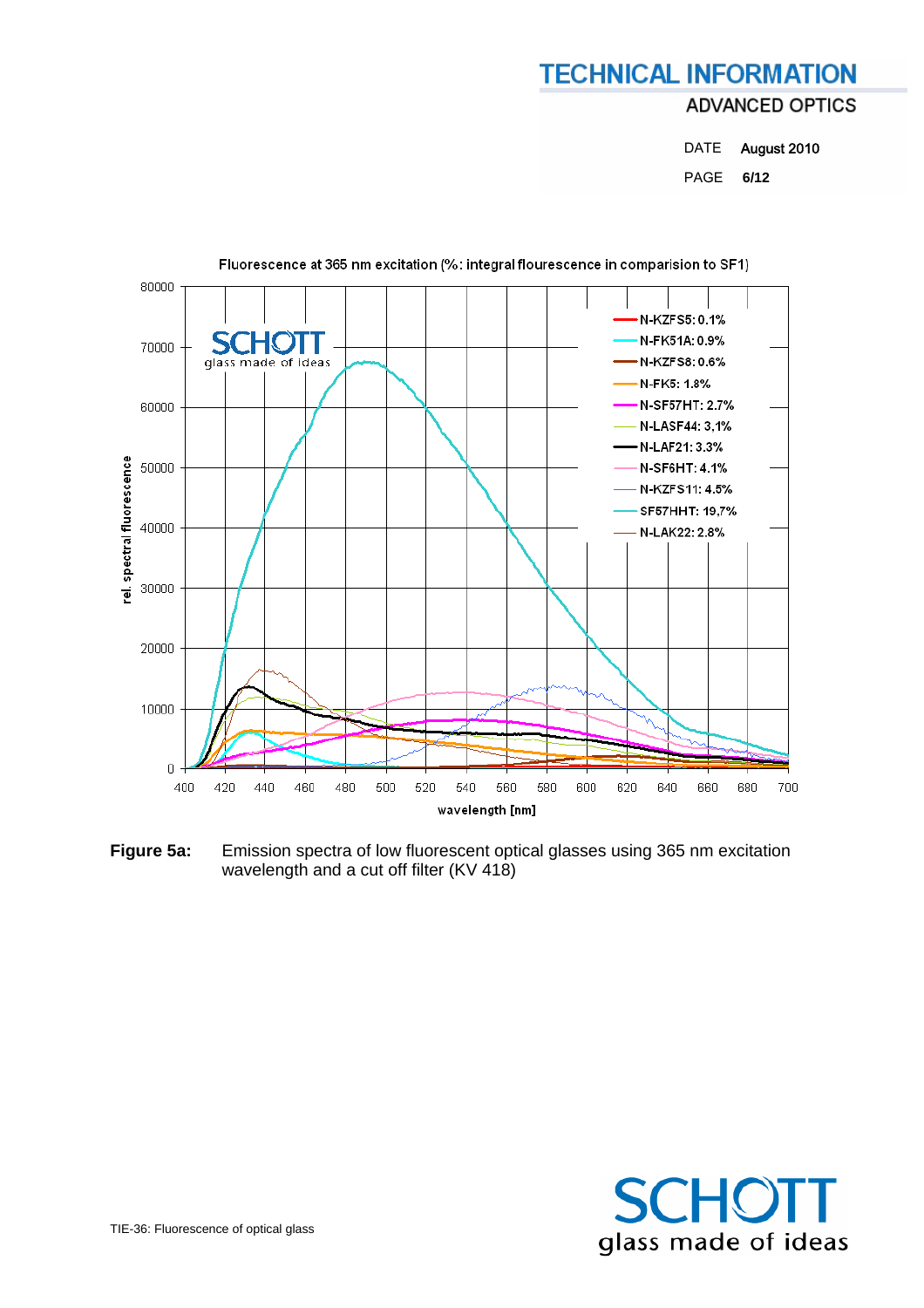#### **ADVANCED OPTICS**

| <b>DATE</b> | August 2010 |
|-------------|-------------|
| PAGE        | 7/12        |





A similar type of quantitative evaluation for 365 nm excitation is performed within the Japanese Optical Glass Industrial Standard JOGIS procedure, which is used by Japanese companies [7]. Even for the low fluorescent material, typically used for I-line lithography or fluorescence microscopy, the analytical emission intensity level is still significantly above the detection limit of the spectrometer and offers potential for the characterization of high quality material of the next generation.

The long term reproducibility and batch-to-batch variation is shown in figure 6 using different samples of N-LASF type glass. The measurement reproducibility is  $\pm 10\%$  of the rel. fluorescence. The variation from batch to batch is in the same range. In principle, the error can be further reduced by working with optimized experimental setup for each glass type, but then the comparison between different glasses is becoming less accurate.

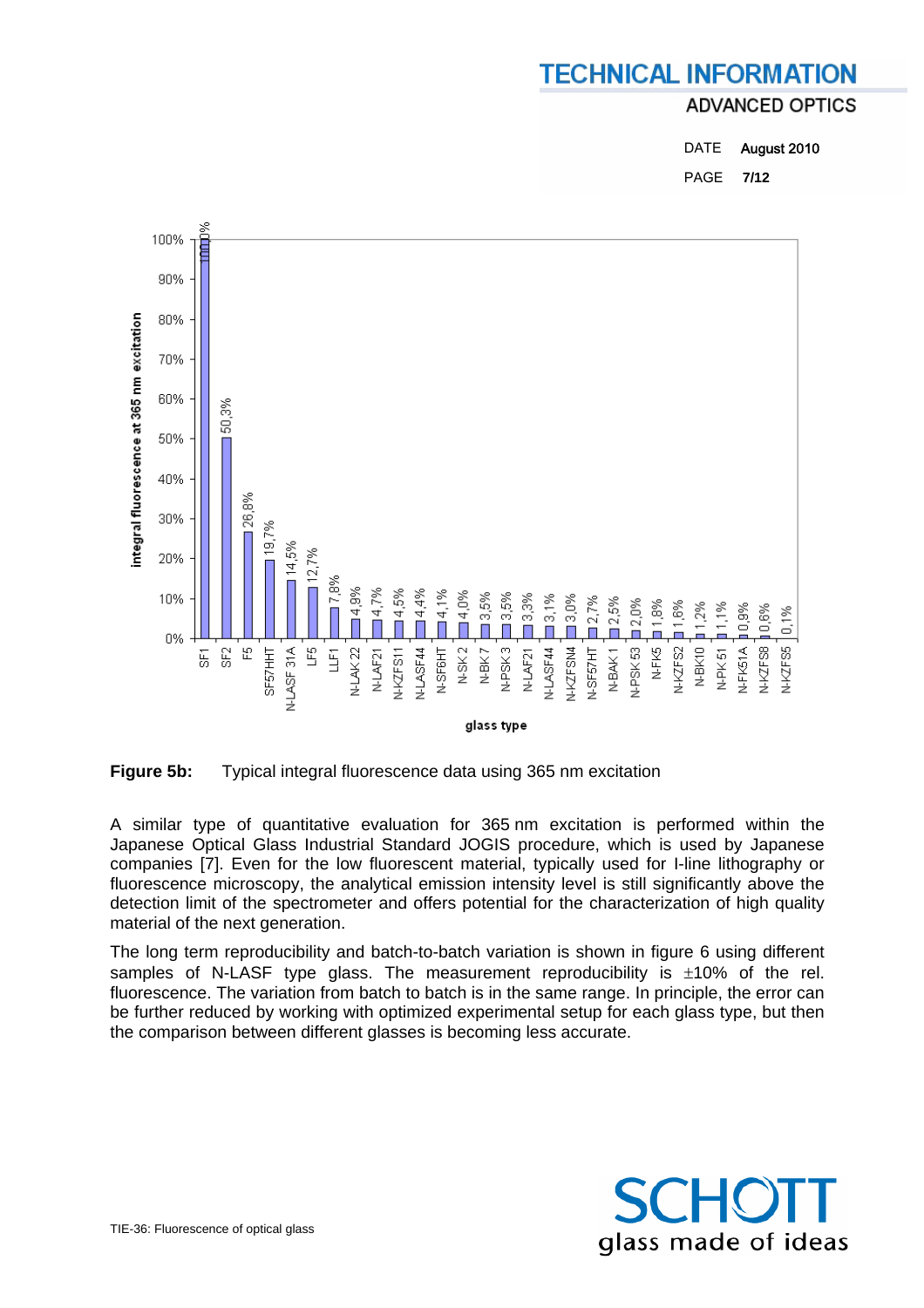### **ADVANCED OPTICS**

DATE August 2010 PAGE **8/12** 



**Figure 6a:** Fluorescence data using 365 nm excitation obtained from one melt

#### **N-LASF-type error indicator 10 %**



**Figure 6b:** Typical fluorescence data using 365 nm excitation for various samples of N-LASF type.

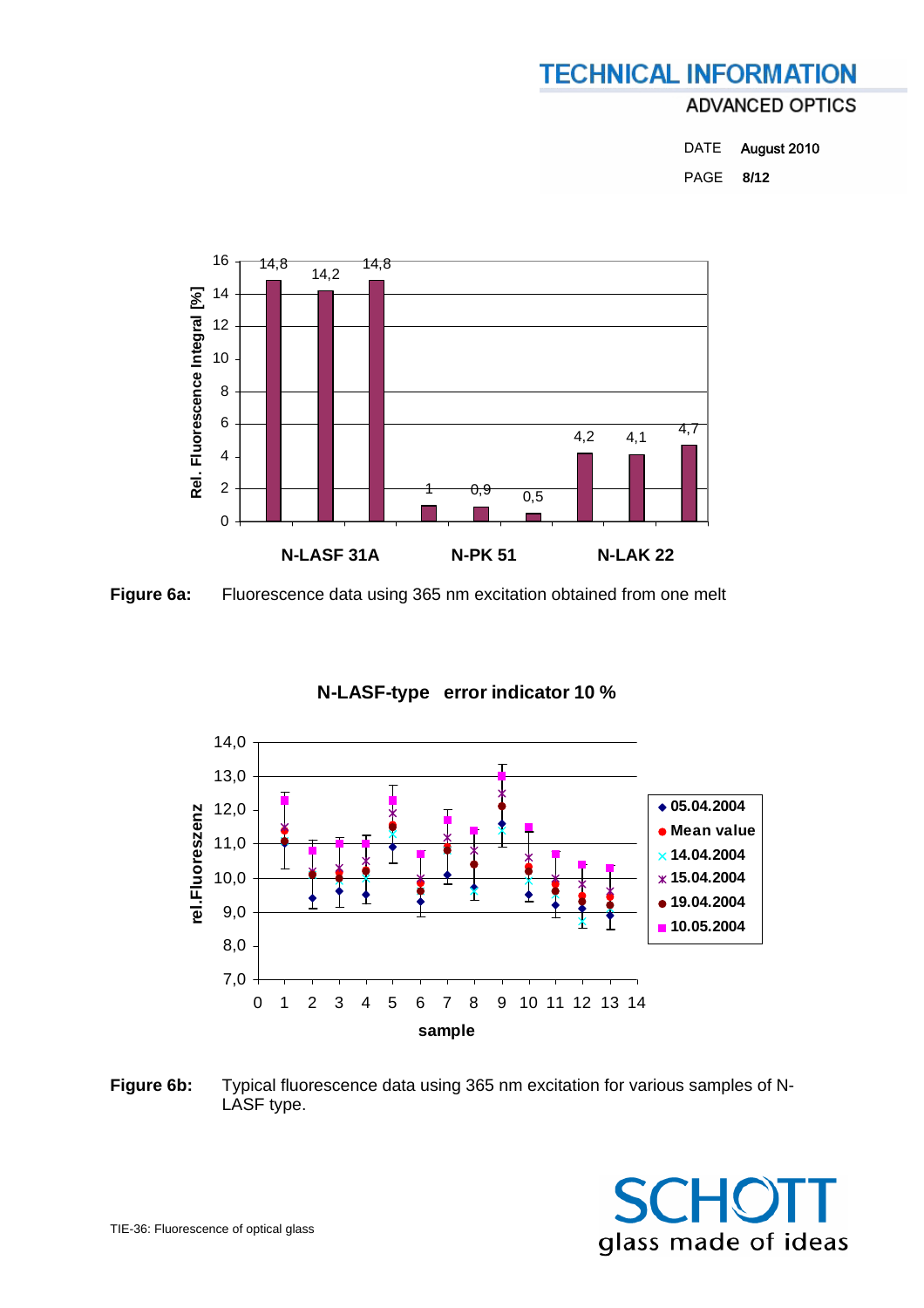### **TECHNICAL INFORMATION ADVANCED OPTICS**

DATE August 2010 PAGE **9/12** 

#### **5.2 Fluorescence for excitation at higher wavelengths**



Fluorescence at 532 nm excitation (%: integral FL in comparison to SF1 at 365 nm excitation)

**Figure 7:** Emission spectra of optical glasses using 532 nm excitation wavelength and without cut off filter.

Typical fluorescence applications not only use 365 nm excitation, but also excitation at longer wavelengths, e.g. for bioanalytical use where excitation wavelengths longer than 400 nm required to excite certain organic fluorophors [8]. In figure 7 typical emission spectra using 532 nm excitation wavelength are shown for several optical glasses. Using the identical experimental setup, the general shape of the emission profiles is similar, but the measured intensities are different, as can be seen from the integral fluorescence data in the figure caption (532 nm excitation in comparison to SF1 at 365 nm excitation).

It has to be pointed out, that there is no correlation between the fluorescence at 365 nm and fluorescence at excitation wavelengths longer than 400 nm. The reason is that the absorption bands of different types of structural units, defects, or impurities are responsible for the observed signal [5].

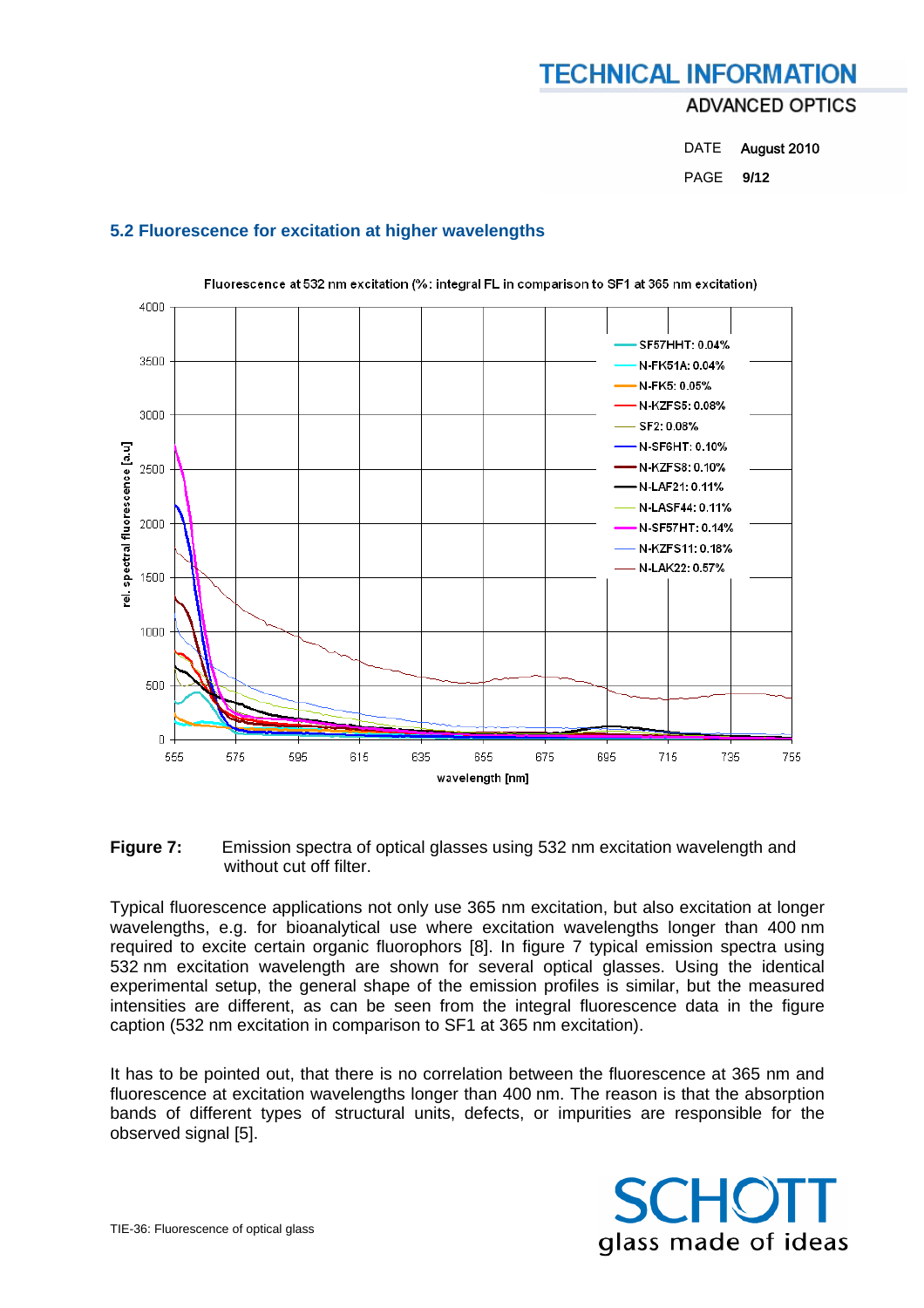**ADVANCED OPTICS** 

DATE August 2010 PAGE **10/12** 

Figure 8 shows a comparison of the integral fluorescence of some optical glasses at different excitation wavelengths using the integral fluorescence of SF1 at 365 nm excitation as standard. It can be seen that the absolute level of fluorescence light decreases in most cases with increasing excitation wavelength.



**Figure 8:** Integral fluorescence of UV-, 488 nm and 532 nm excited optical glass compared to the integral fluorescence of SF1 at 365 nm.

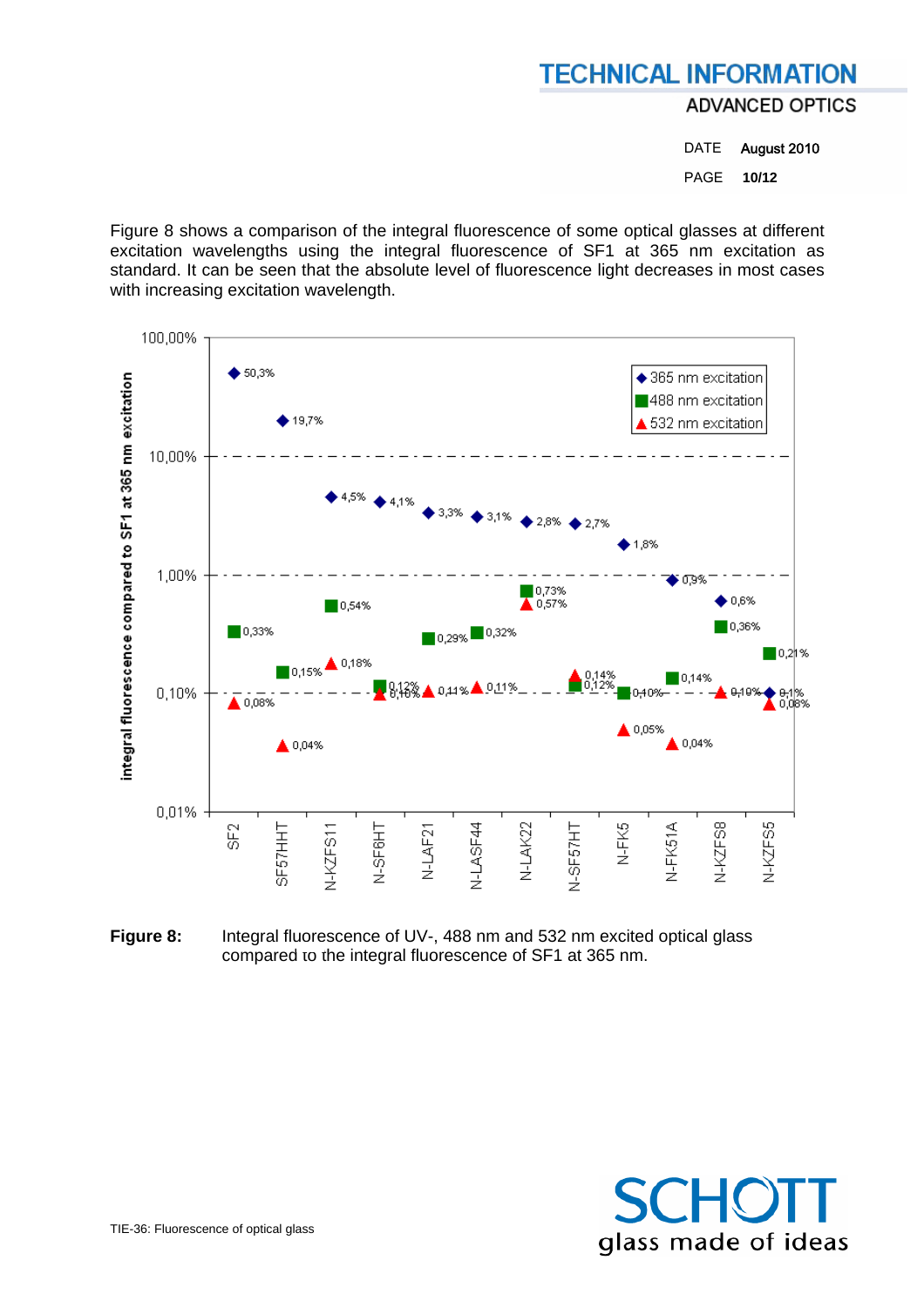#### **ADVANCED OPTICS**

DATE August 2010 PAGE **11/12** 



#### **Figure 9:** Correlation of spectroscopic and microscopic fluorescence for the red excitation

For certain applications of optical glass, where low fluorescence of the optical system is required, e.g. in microscopy and lithography, effective ways of quantification of fluorescence have to be found, to be able to cross compare the fluorescence of glasses, obtained with different setups. Optimally, this spectroscopic setup is very similar to the projected optical design. In figure 9 the correlation of fluorescence data in the red wavelength range determined by a fluorescence microscope and the Fluorolog 3 spectrometer are shown. It is clearly seen that a correlation of both detection methods is very feasible**.** 

#### **6. Summary**

At SCHOTT, the characterization of fluorescence of optical glass is possible for excitation between 250 and 650 nm and detection of emission between 300 and 850 nm. SCHOTT is providing data and additional measurements for optical and colored glass exhibiting low and high intensity levels with an accuracy and reproducibility better than 10 percent. Additionally fluorescence evaluation for specific applications using various set-ups (applications wavelengths, geometries) can be done on demand.